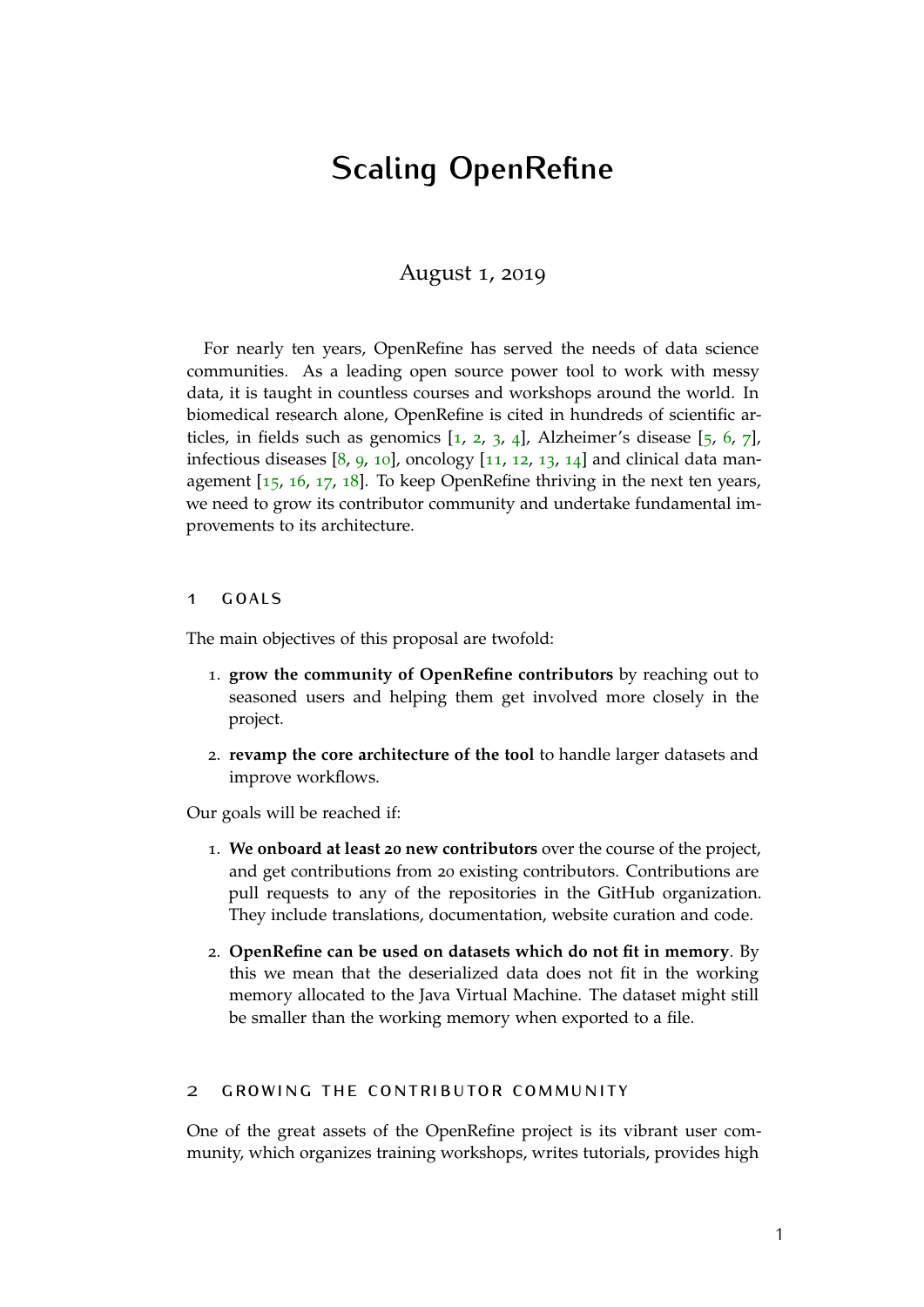quality support and advertises the project.<sup>[1](#page-1-0)</sup> This community is healthy, diverse socially and geographically.

Comparatively, the development team is of course small and but also less diverse. This is a very common issue in open source projects, but in the case of OpenRefine it can also be traced back to the project's history, as it was initially a product developed by Metaweb and then Google. The transition to an open source community required the formation of a group of committed volunteers to take over. With six stable releases since the transition to an open source community, the project has proved its viability in this form. However, we believe it would benefit from growing and diversifying its contributor community.

We propose to take the following steps to make it easier for seasoned users to join the project.

#### **2.1 Developing an official user guide**

OpenRefine's documentation is currently written in the GitHub wiki asso-ciated with the project,<sup>[2](#page-1-1)</sup> which is imperfect in many ways: it is hard to discover, search and browse. There is no simple way to version it or translate it. As a consequence, users tend to write their own tutorials on external platforms rather than to improve the official documentation.[3](#page-1-2) Some documentation efforts play the role of official guide in certain communities.[4](#page-1-3) This results in a myriad of tutorials, all with a slightly different focus but with often a significant overlap in content, which gradually become outdated as the software evolves. As a user, this makes it hard to discover the best resources to learn about certain aspects of the tool.

We propose to migrate the official documentation to a proper platform such as [ReadTheDocs,](https://read-the-docs.readthedocs.io/en/latest/index.html) where it can be versioned and translated natively. By providing an appealing space to write documentation, we hope to encourage existing tutorial authors to contribute directly to it. This should help us grow our contributor base and make it more diverse.

# **2.2 Developing a contributor guide**

The existing documentation to get started on OpenRefine development does not help contributors enough. Beyond the migration to a proper documentation platform as mentioned above, we need to give instructions to get started with the most common Java IDE platforms (Eclipse, IntelliJ, Netbeans) and provide detailed guidance about common tasks (writing new GREL functions, operations, importers). We can then link to these instructions from the issues, to encourage prospective contributors to step in.

<span id="page-1-0"></span><sup>1</sup> This activity can be gauged by mentions of the tool on Twitter: [https://tinyurl.com/](https://tinyurl.com/yyfj3d5y) [yyfj3d5y](https://tinyurl.com/yyfj3d5y)

<span id="page-1-1"></span><sup>2</sup> <https://github.com/OpenRefine/OpenRefine/wiki>

<span id="page-1-3"></span><span id="page-1-2"></span><sup>3</sup> See for instance the [Japanese translation](https://qiita.com/yayamamo/items/eade3e5788e6f359bce7) of the [reconciliation documentation.](https://github.com/OpenRefine/OpenRefine/wiki/Reconciliation)

<sup>4</sup> Such as the [Library Carpentry's OpenRefine lesson](https://librarycarpentry.org/lc-open-refine/) or [Mathieu Saby's OpenRefine course.](https://msaby.gitlab.io/formation-openrefine-BULAC/)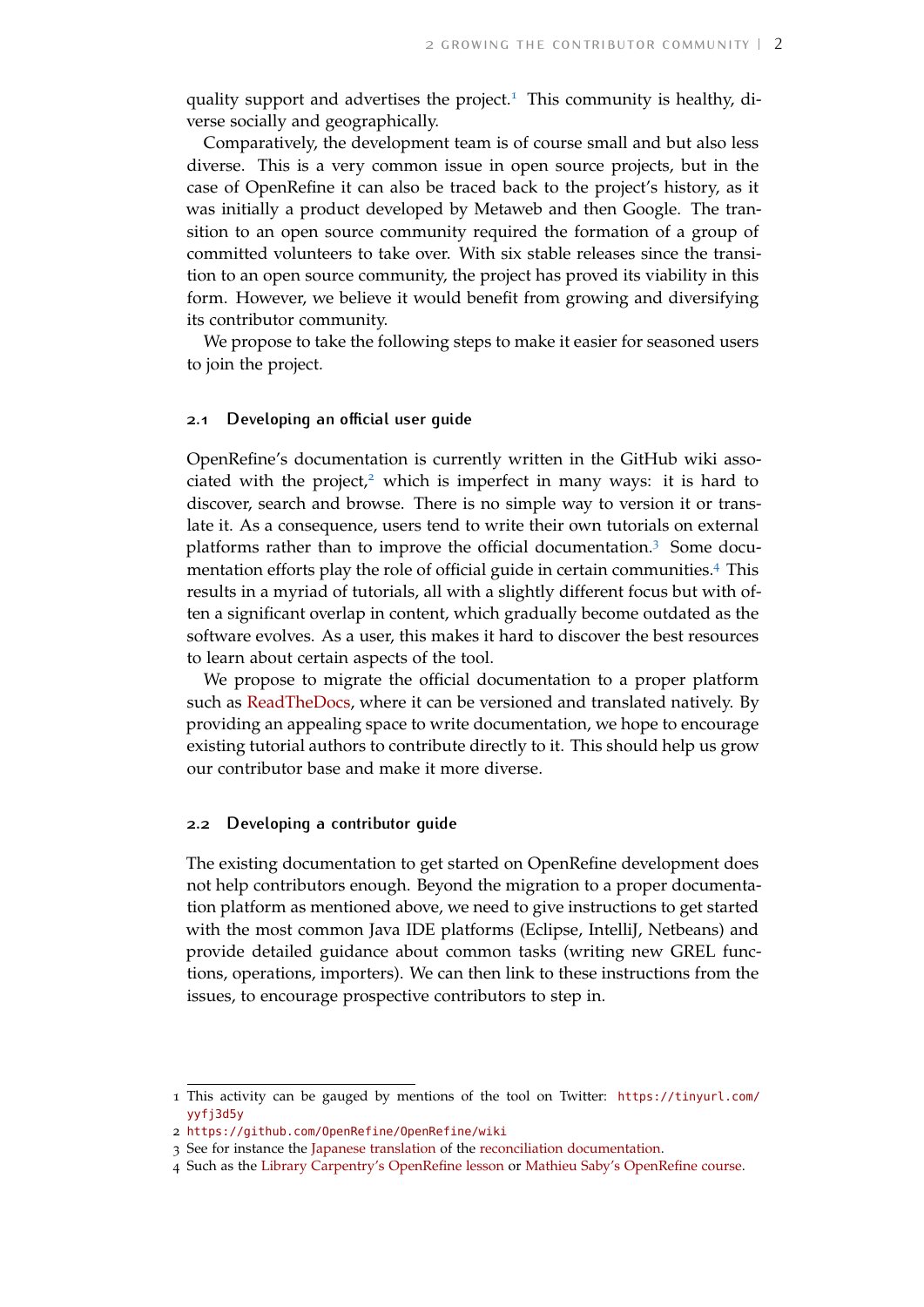# 3 revamping the core data model

OpenRefine currently uses its own data storage backend. This choice is the root cause of important limitations in the tool, that we outline below. Changing our data model with these issues in mind is an important investment for the project to remain relevant in data-intensive fields, such as biology and medical research.

# **3.1 Working with large data sets**

The requirement to load entire projects in memory to work on them makes it impractical to work on large datasets such as in genomics medicine. This requires users to adapt the hard memory limit given to the Java Virtual Machine depending on the size of their datasets and their available memory, when they can afford enough RAM.

# **3.2 Refining collaboratively**

OpenRefine is a web-based tool that is designed to be run locally by the user. Although it can be hosted on a server, it is not designed for collaborative work. As operations are applied in sequence to the project, working simultaneously on disjoint parts of a dataset is rarely viable. The tool does not even have a notion of "user" which would let it track who performed each change.

#### **3.3 Analyzing, sharing and reusing workflows**

The ability to extract workflows as JSON objects and reapply them on other projects is a flagship feature of the tool. However, it has serious limitations. It is hard to understand what a workflow does by looking at its representation in JSON, or even at the project history in the tool itself. There is no simple way to reorganize a workflow, isolate reusable parts or undo selected operations buried in the history.

#### **3.4 Running workflows in production**

Once a workflow has been created, one could want to run it periodically as part of a wider pipeline. Although many of OpenRefine's operations can be easily parallelized [[19](#page-7-7)], there is no simple way to run them on data streams discovered progressively. The scheduling of operations is also naive, as they are executed in sequence without any time sharing.

# 4 work plan

The first objective, to grow the contributor community, will be tackled by Owen Stephens. Owen is best placed for this work since he is a long stand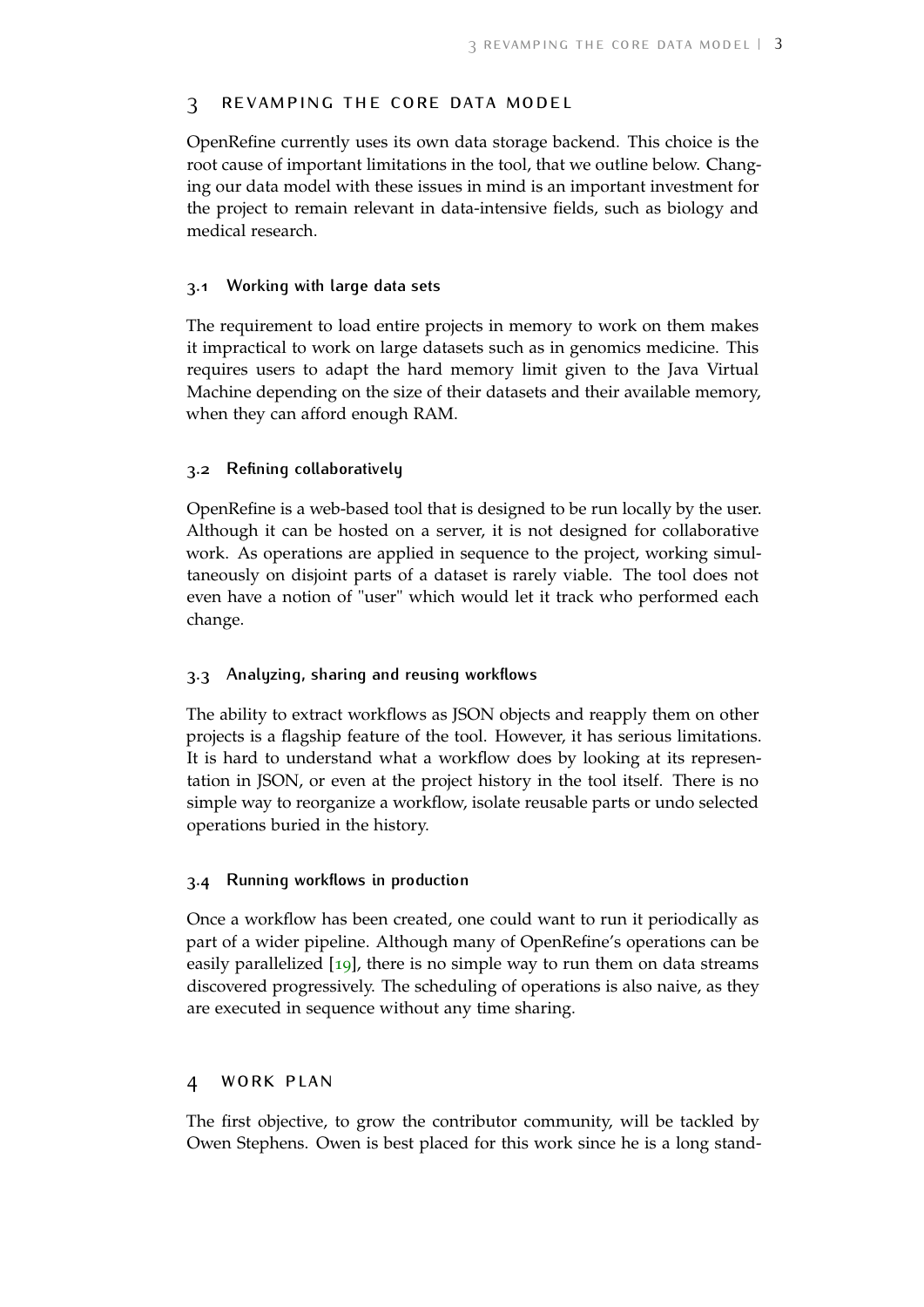ing contributor to the project on many aspects, writing documentation, contributing and reviewing code. He also runs many workshops in universities to teach OpenRefine to researchers and has therefore a deep understanding of the needs of the user community.

The second objective, to revamp the data model, will be handled by Antonin Delpeuch. As author of some of the research behind the proposed new architecture [[20](#page-7-8)], Antonin is in a good position to implement it in OpenRefine. He has experience with carrying out large refactoring projects on Open-Refine's legacy code and cares deeply about how implementation decisions will be perceived by the end user.

# **4.1 Growing the community**

Our strategy to attract new contributors and retain existing ones is as follows. The timescale is given on the assumption of Owen Stephens working part time on this goal (0.5 full time equivalent).

1. **Migrate the existing documentation to a new platform** - 1 month

We obtain a versioned and translatable documentation on [ReadThe-](https://read-the-docs.readthedocs.io/en/latest/index.html)[Docs.](https://read-the-docs.readthedocs.io/en/latest/index.html) Existing documentation pages redirect to the new platform to avoid creating dead links.

# 2. **Write tutorials for prospective contributors** - 2 months

We document IDE set up, testing, making good pull requests. We show example workflows to implement new functions, importers or exporters.

3. **Improve the existing user documentation** - 6 months

All operations, facets, expression languages, importers and exporters are documented.

4. **Organize events focused on contribution to the project** - 2 months

On the occasion of OpenRefine's 10th anniversary (in 2020), we will organize local events in targeted communities<sup>[5](#page-3-0)</sup> to show how to contribute to the translations, documentation and code. Use the feedback obtained at such events to inform the tasks above.

# **4.2 Revamping the data model**

The new data model required to address all the issues mentioned in the previous section is ambitious. We anticipate that implementing it in full is likely to take significantly longer than a one year project. We decompose the work needed into packages with intermediate deliverables. We anticipate one year of full time development should cover packages 1 to 5. The other goals are mentioned to relate the work to the project's long term milestones. The timescale is given on the assumption of Antonin Delpeuch working full time on this goal for the entire duration of the project.

<span id="page-3-0"></span><sup>5</sup> Given the growing popularity of OpenRefine in the Wikimedia community, the Wikimedia Hackathon is one possible venue for this.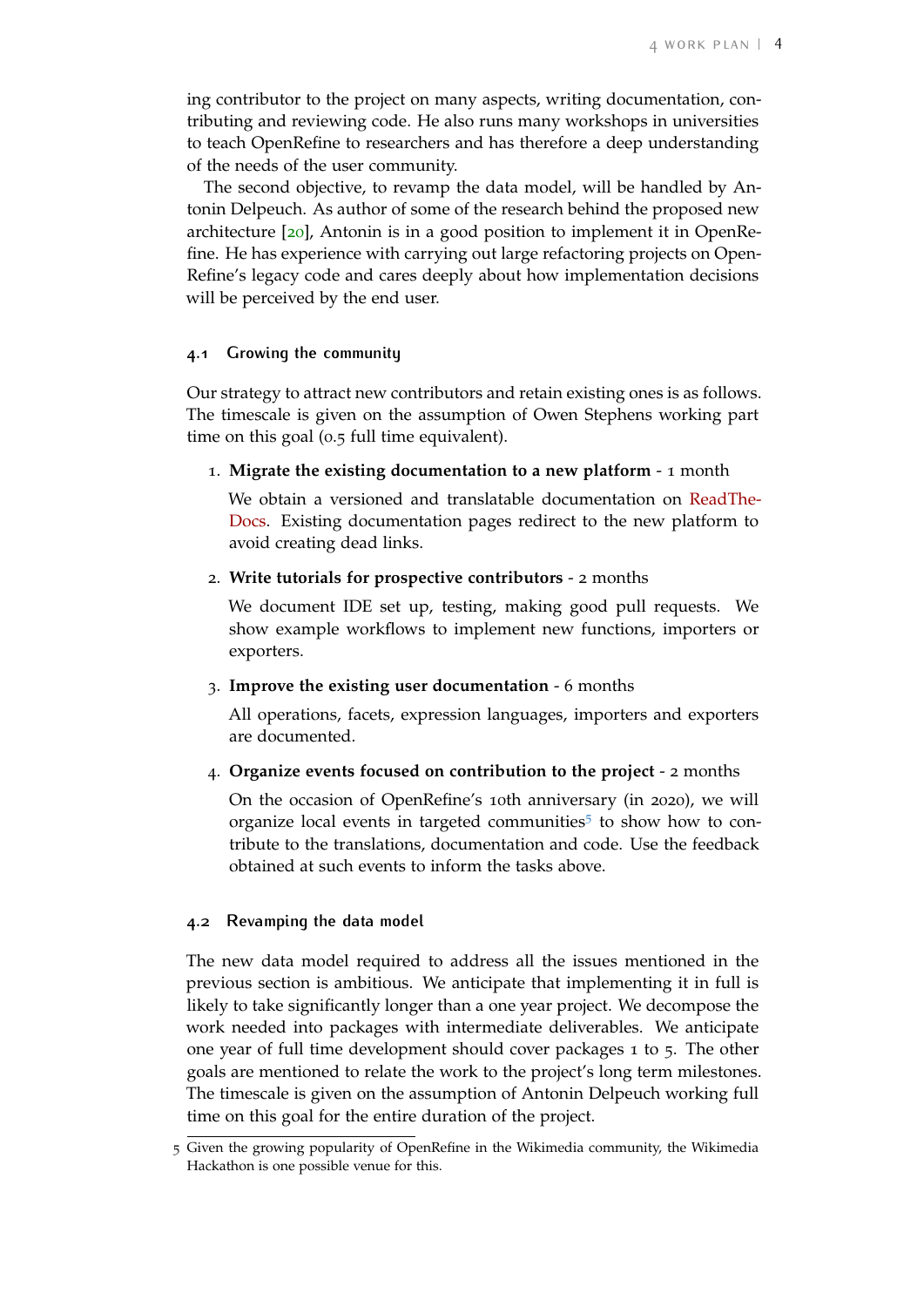#### 1. **Preliminaries: expression languages** - 1 month

Determining which column an expression depends on requires the ability to analyze expressions and extract the variables it reads.

Performing this analysis requires changing the interface implemented by our expression languages (currently GREL, Jython and Clojure by default) to allow for such an inspection. This can be done easily for GREL but requires more work for other interpreters. Given that we already have plans to migrate from Jython to GraalPython, we propose to carry out this migration and implement this analysis using the Truffle library (which is used to define interpreters in the Graal framework).

# 2. **Column-based operations** - 2 months

We introduce a new interface for row-wise, out of order operations reading from a selection of columns. Existing operations which satisfy these constraints can implement this interface. Similarly, facet configurations expose which columns they depend on. This new data model is based on the representation proposed in [[20](#page-7-8)]. At this stage the data processing backend does not change yet: everything is still held in memory.

# 3. **New data processing backend** - 4 months

We migrate workflow execution to a dataflow backend such as Apache Spark [[21](#page-7-9)] through Apache Beam's API [[22](#page-8-0)]. In this version, the tool can still execute workflows serialized in the current format, but cannot read project data from previous versions.

We anticipate that the main benefits for end users at this stage are mostly felt in memory management (ability to work on datasets which do not fit in RAM) and marginal speed improvements. These benefits become important in data-intensive sciences, such as biomedical research.

# 4. **Workflow visualization** - 2 months

We add diagrammatic representations of the list of operations that are implemented, letting users understand better the structure of their workflows. This is again based on [[20](#page-7-8)].

#### 5. **Operation reordering** - 2 months

We introduce the possibility of reordering operations in the undo/redo history. This feature would only be available for row-wise operations working on different columns, implementing the new interface. Reordering could be triggered directly by dragging nodes on the graphical visualization.

# 6. **Concurrent operations** - if time allows

We add the possibility of running independent operations concurrently, such as reconciling two different columns in parallel. The workflow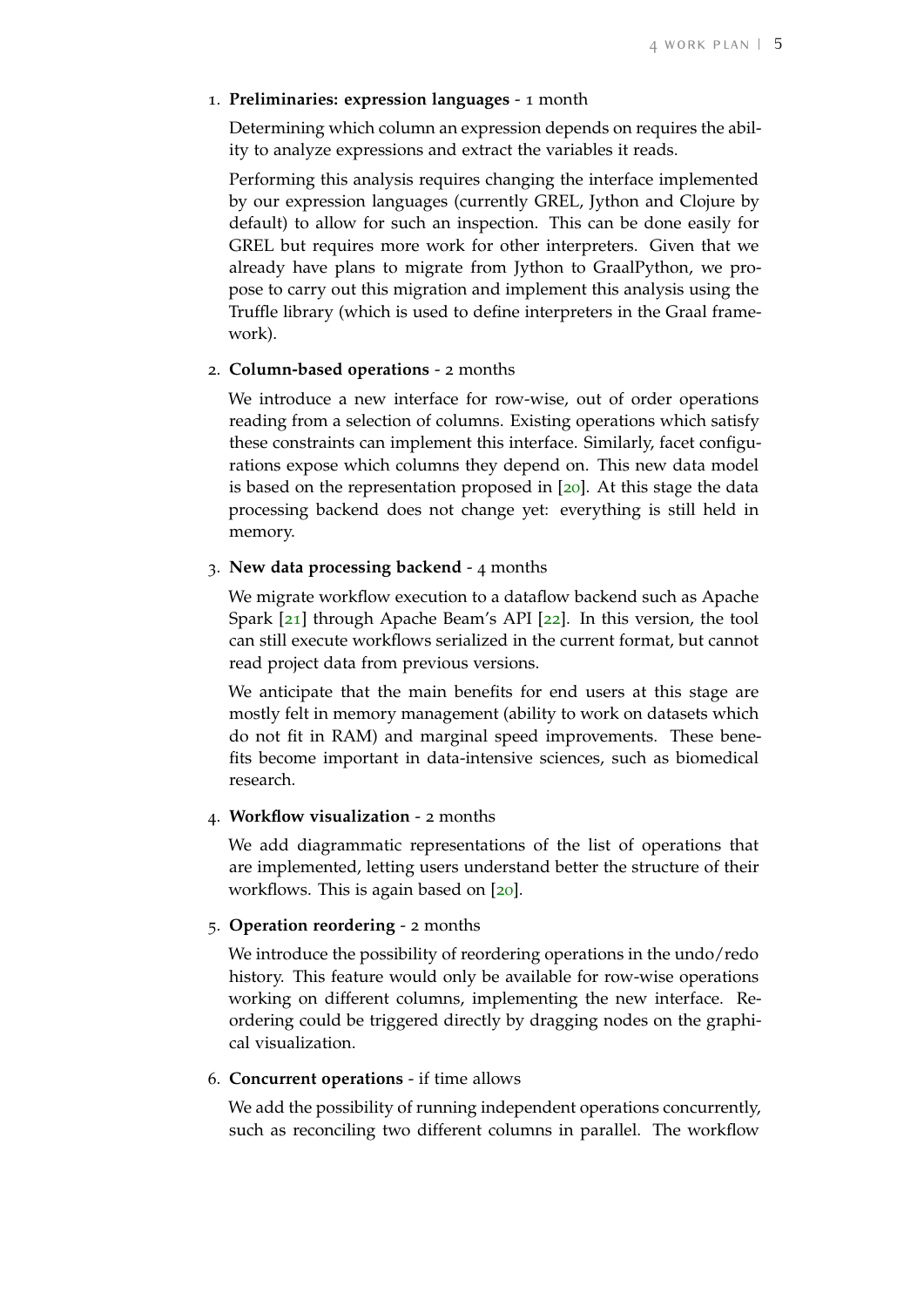representation should also make it possible to execute different operations on disjoint subsets of rows, but this is likely to be harder to expose to the user.

# 7. **Partial computations** - if time allows

We return the control to the user before the full computation of longrunning operations terminates. For instance, when reconciling a column, the user can start inspecting the first few reconciliation results immediately. They can perform other operations while reconciliation is progressing. These other operations are executed immediately even if they depend on the reconciliation results. This relies on the streaming capabilities of the underlying execution backend.

#### 8. **Multi-user support** - if time allows

We add a notion of a "user" to keep track of the author of each change and make necessary adjustments to the interface and server to let multiple users work on the same project seamlessly.

# 5 existing support

OpenRefine has been supported in 2018 by a 100,000 USD grant from the Google News Initiative.<sup>[6](#page-5-0)</sup> These funds have been fully used for contract work by the core team in 2018. OpenRefine development is currently carried out on a voluntary basis.

The research which designed the new architecture for OpenRefine [[20](#page-7-8)] was carried out by Antonin Delpeuch as part of his DPhil at the University of Oxford, which is supported by the Engineering and Physical Sciences Research Council[7](#page-5-1) . in the United Kingdom.

<span id="page-5-0"></span>6 <https://newsinitiative.withgoogle.com/>

<span id="page-5-1"></span><sup>7</sup> <https://epsrc.ukri.org/>



**Figure 1:** Dependencies between the work packages for the new architecture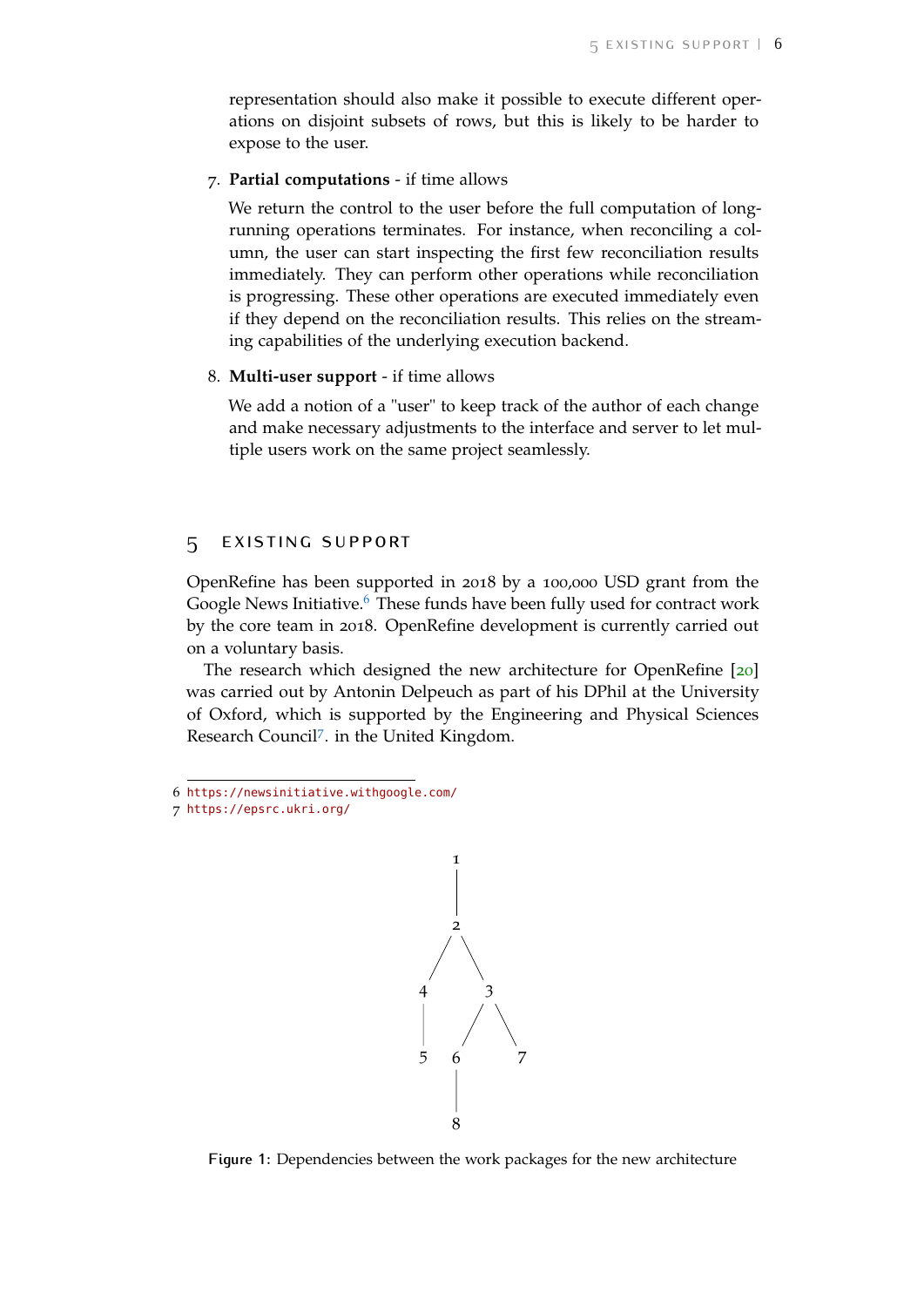# **REFERENCES**

- <span id="page-6-0"></span>[1] Benedikt Kampgen, Horst Werner, Radwan Deeb, and Christof Bornhovd. Towards a Semantic Clinical Data Warehouse: A Case Study of Discovering Similar Genes. page 6, 2015.
- <span id="page-6-1"></span>[2] Gurnoor Singh, Arnold Kuzniar, Erik M. van Mulligen, Anand Gavai, Christian W. Bachem, Richard G.F. Visser, and Richard Finkers. QTLTableMiner++: Semantic mining of QTL tables in scientific articles. *BMC Bioinformatics*, 19(1):183, May 2018.
- <span id="page-6-2"></span>[3] Terje Klemetsen, Inge A. Raknes, Juan Fu, Alexander Agafonov, Sudhagar V. Balasundaram, Giacomo Tartari, Espen Robertsen, and Nils P. Willassen. The MAR databases: Development and implementation of databases specific for marine metagenomics. *Nucleic Acids Research*, 46(D1):D692–D699, January 2018.
- <span id="page-6-3"></span>[4] Jascha Silbermann, Catrin Wernicke, Heike Pospisil, and Marcus Frohme. RefPrimeCouch—a reference gene primer CouchApp. *Database*, 2013, January 2013.
- <span id="page-6-4"></span>[5] Xiaohui Yao, Jingwen Yan, Michael Ginda, Katy Börner, Andrew J. Saykin, Li Shen, and for the Alzheimer's Disease Neuroimaging Initiative. Mapping longitudinal scientific progress, collaboration and impact of the Alzheimer's disease neuroimaging initiative. *PLOS ONE*, 12(11):e0186095, November 2017.
- <span id="page-6-5"></span>[6] Vasco de Almeida Jorge Veríssimo. Data acquisition, curation and modeling for integration of Alzheimer's disease neuroimaging data from ADNI in the translational biomedicine platform tranSMART. 2015.
- <span id="page-6-6"></span>[7] I. P. A. Schilder. Dynamics of Search Spaces in the Drug Development Process of Alzheimer's Disease. http://dspace.library.uu.nl/handle/1874/355823, 2017.
- <span id="page-6-7"></span>[8] Jose Antonio Garrido-Cardenas, Concepción Mesa-Valle, and Francisco Manzano-Agugliaro. Genetic approach towards a vaccine against malaria. *European Journal of Clinical Microbiology & Infectious Diseases*, 37(10):1829–1839, October 2018.
- <span id="page-6-8"></span>[9] Christiane Hagel, Felix Weidemann, Stephan Gauch, Suzanne Edwards, and Peter Tinnemann. Analysing published global Ebola Virus Disease research using social network analysis. *PLOS Neglected Tropical Diseases*, 11(10):e0005747, October 2017.
- <span id="page-6-9"></span>[10] Maulik R. Kamdar and Michel Dumontier. An Ebola virus-centered knowledge base. *Database*, 2015, January 2015.
- <span id="page-6-10"></span>[11] Yaoyu E. Wang, Lev Kutnetsov, Antony Partensky, Jalil Farid, and John Quackenbush. WebMeV: A Cloud Platform for Analyzing and Visualizing Cancer Genomic Data. *Cancer Research*, 77(21):e11–e14, November 2017.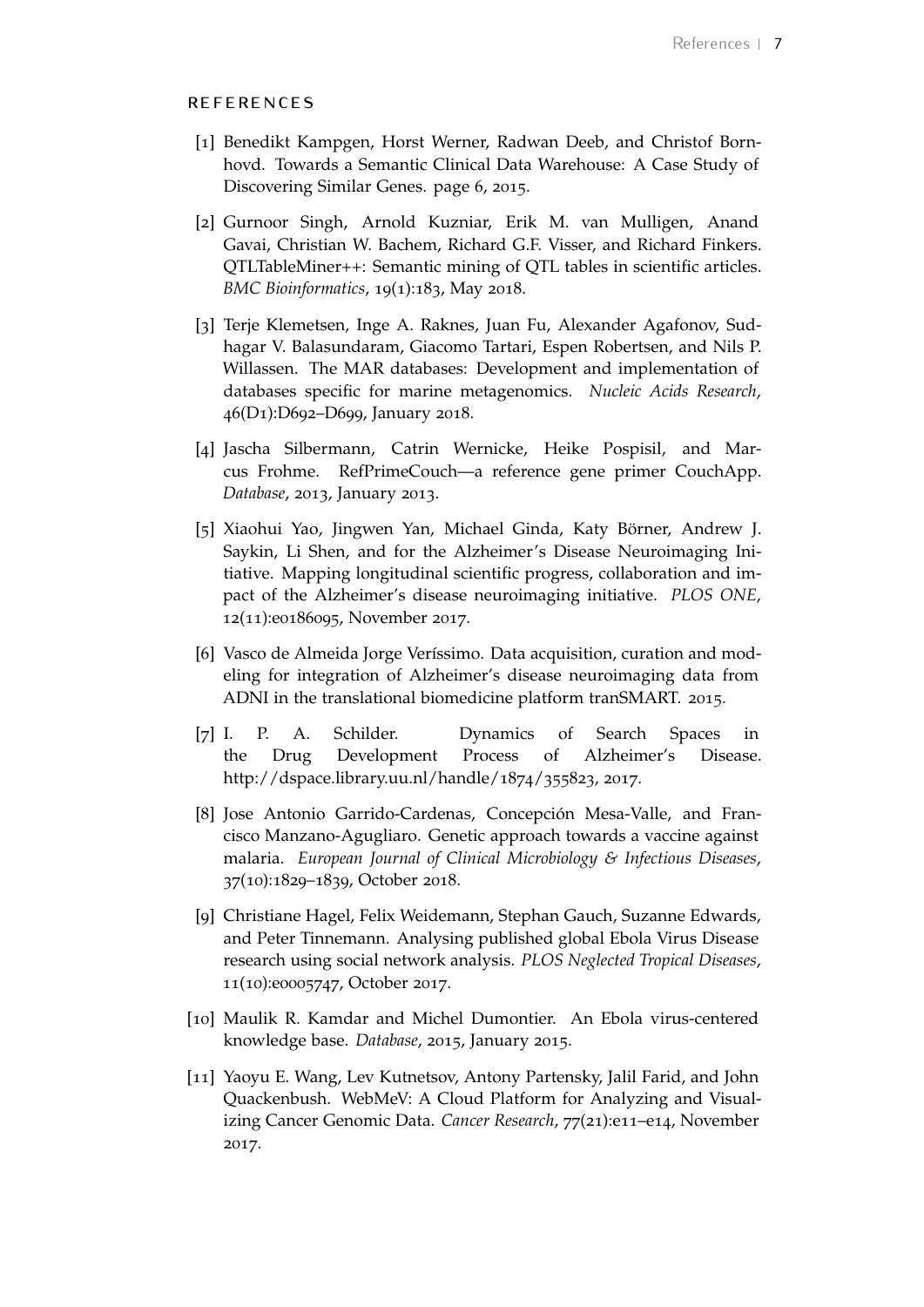- <span id="page-7-0"></span>[12] Deborah L. McGuinness, Abdul R. Shaikh, Richard Moser, Bradford W. Hesse, Glen D. Morgan, Erik M. Augustson, Yvonne Hunt, Zaria Tatalovich, Gordon Willis, and Kelly Blake. A Semantically-enabled Community Health Portal for Cancer Prevention and Control. Technical report, RENSSELAER POLYTECHNIC INST TROY NY, June 2011.
- <span id="page-7-1"></span>[13] Jermaine Goveia, Andreas Pircher, Lena-Christin Conradi, Joanna Kalucka, Vincenzo Lagani, Mieke Dewerchin, Guy Eelen, Ralph J De-Berardinis, Ian D Wilson, and Peter Carmeliet. Meta-analysis of clinical metabolic profiling studies in cancer: Challenges and opportunities. *EMBO Molecular Medicine*, 8(10):1134–1142, October 2016.
- <span id="page-7-2"></span>[14] Karakülah Gökhan, Suner Aslı, Adlassnig Klaus-Peter, and Samwald Matthias. A Data-driven Living Review for Pharmacogenomic Decision Support in Cancer Treatment. *Studies in Health Technology and Informatics*, pages 688–692, 2012.
- <span id="page-7-3"></span>[15] Maria-Elena Hernandez, Sean M. Falconer, Margaret-Anne Storey, Simona Carini, and Ida Sim. Synchronized Tag Clouds for Exploring Semi-structured Clinical Trial Data. In *Proceedings of the 2008 Conference of the Center for Advanced Studies on Collaborative Research: Meeting of Minds*, CASCON '08, pages 4:42–4:56, New York, NY, USA, 2008. ACM.
- <span id="page-7-4"></span>[16] Deepak K. Sharma, Harold R. Solbrig, Eric Prud'hommeaux, Kate Lee, Jyotishman Pathak, and Guoqian Jiang. D2Refine: A Platform for Clinical Research Study Data Element Harmonization and Standardization. *AMIA Summits on Translational Science Proceedings*, 2017:259–267, July 2017.
- <span id="page-7-5"></span>[17] Deepak K. Sharma, Harold R. Solbrig, Eric Prud'hommeaux, Jyotishman Pathak, and Guoqian Jiang. Standardized Representation of Clinical Study Data Dictionaries with CIMI Archetypes. *AMIA Annual Symposium Proceedings*, 2016:1119–1128, February 2017.
- <span id="page-7-6"></span>[18] A. Kiourtis, A. Mavrogiorgou, and D. Kyriazis. Aggregating Heterogeneous Health Data through an Ontological Common Health Language. In *2017 10th International Conference on Developments in eSystems Engineering (DeSE)*, pages 175–181, June 2017.
- <span id="page-7-7"></span>[19] Alberto Montresor, Andrii Bratus, and Giuliano Mega. *RefineOnSpark: A Simple and Scalable ETL Based on Apache Spark and OpenRefine*. PhD thesis, University of Trento, 2014.
- <span id="page-7-8"></span>[20] Antonin Delpeuch. A complete language for faceted dataflow programs. In *arXiv:1906.05937 [Cs, Math]*, To Appear in Proceedings of the Applied Category Theory 2019, Oxford, June 2019.
- <span id="page-7-9"></span>[21] Matei Zaharia, Mosharaf Chowdhury, Tathagata Das, Ankur Dave, Justin Ma, Murphy McCauley, Michael J. Franklin, Scott Shenker, and Ion Stoica. Resilient distributed datasets: A fault-tolerant abstraction for in-memory cluster computing. In *Proceedings of the 9th USENIX Conference on Networked Systems Design and Implementation*, pages 2–2. USENIX Association, 2012.